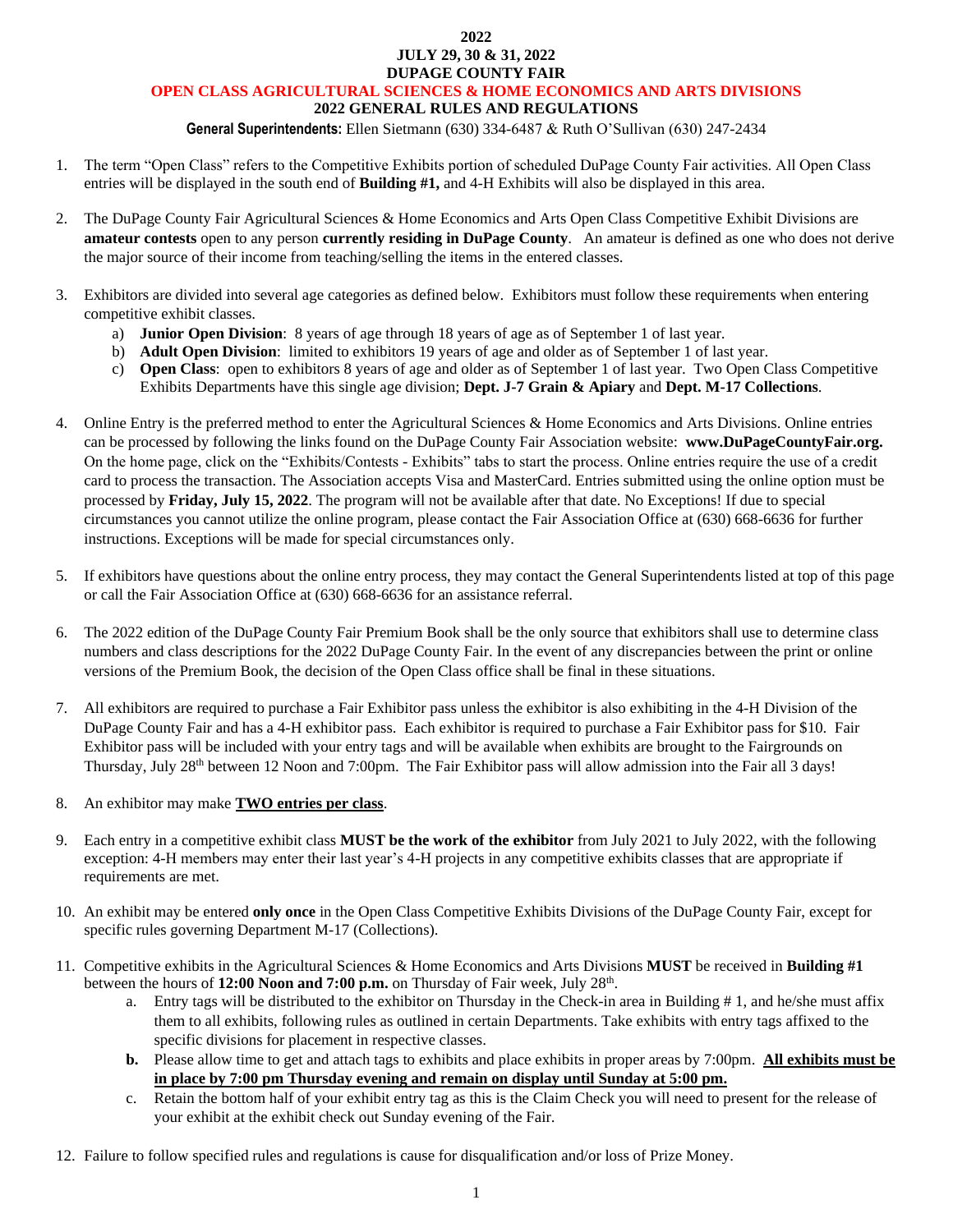- 13. Judges will award three placings (first, second & third) per class to exhibits meeting all judging standards and Department rules and specifications, unless said class has less than three entries. In that case, the judge will award a placing (starting with first place) for each entry that meets standards. If there is a lone entry in the class, that entry must be awarded first place, unless it has been disqualified.
- 14. A judge's decision is final. If, in the opinion of the judge, the exhibit is entered in the wrong class, the exhibit will not receive a rating.
- 15. "Special Awards" are presented at the judge's discretion. This award represents a subjective uniqueness acknowledged by the judge. Special Awards have no ranking, points, or monetary values.
- 16. "Champion Awards" will be made in two areas, the **Agricultural Sciences Division.,** and the **Home Economics and Arts Division for both Adult Division and Junior Division.**

**Champion of the Agricultural Sciences Division** will be the exhibitor winning the most points in Grain, Apiary, Vegetables, Herbs, Garden Flowers, and Woodworking. The exhibitor with the most total points including all 6 of these depts. will be the Champion of Agricultural Sciences Division. There will be an Adult Champion and a Junior Champion.

**Champion of the Home Economics and Arts Division** will be the exhibitor winning the most points in Floral Design, Needlecraft, Arts & Crafts, Fine Arts, Photography, Sewing, Collections, and Foods. The exhibitor with the most total points including all 8 of these depts. will determine the Champion of Home Economics and Arts Division. There will be an Adult Champion and a Junior Champion.

17. Champions must have a minimum of 24 points in the Depts. Points will be awarded on the following point scale:

1st place – 8 points, 2nd place – 4 points, 3rd place – 2 points. In the event of a tie score, the following tie breakers will be used:

- 1. Exhibitor with the most 1st places.
- 2. Exhibitor with the most 2nd places.
- 3. Exhibitor with the most 3rd places.
- If there is still a tie score, the Judge will decide who will be named as Champion.
- 18. All Agricultural Sciences & Home Economics and Arts Division **prize money** may be picked up at the south end of the Bldg.# 1 between 4:00pm – 8:00pm on Sunday night.
- 19. No Competitive Exhibit entries will be released before 5:00 p.m. on Sunday of the Fair. Failure to follow this rule will result in the forfeit of any Prize money or ribbons earned. Exhibits will not be released until the Claim Check (bottom half of the exhibit's entry tag) has been presented. Exceptions to this rule are listed below:
	- a. Exhibits in Department J-8 (Vegetables) will be disposed of by Department Supt.
	- b. Exhibitors with entries in Department L-9 (Garden Cut Flowers) and Department M-11 (Flower Arranging) and may pick up their containers on Sunday after 5:00 p.m. Flowers will be discarded.
	- c. Exhibits in Department O-18 (Foods)) will be disposed of by Department Superintendents. Every effort will be made to retain jars used in canning classes, and cake forms/decorations.
	- d. The DuPage County Fair Association will not be responsible for exhibits left after 9:00 p.m. the Sunday of Fair.
	- e. Exhibits not picked up following the Fair will be disposed of after September  $1<sup>st</sup>$  of the current year.
- 20. Interpretation of the Rules and Regulations is the responsibility of the Board of Directors of the DuPage County Fair Association. Their decision will be final.
- 21. Exhibitor authorizes the DuPage County Fair Association to display the exhibitor's exhibit. The DuPage County Fair Association will exercise every care and precaution but cannot be held responsible for damage or loss of exhibits. Any exhibit displayed shall be at the risk of the exhibitor. It is understood that exhibits are entered to be evaluated for prizes only. The Exhibitor, or the person who enters the exhibit on the Exhibitor's behalf, expressly assumes all liability or responsibility for the accident, loss or damage to person or property because of his or her participation or arising out of the display of his or her exhibit, whether it be caused by the negligence or otherwise of the DuPage County Fair Association, its Officers, Directors, Employees, Volunteers and Agents. By entering an exhibit, the Exhibitor, or person who enters the exhibit on the Exhibitor's behalf, agrees to waive all claims, damages, demands, or costs against the DuPage County Fair Association, its Officers, Directors, Employees, Volunteers and Agents.
- 22. The management of the Fair and the Exhibit's Department and/or their designee reserve the right to remove and disqualify any exhibit which is not in the best interest of the Fair; or is objectionable to the Fair or endangers the public; or is objectionable in any way; or has been entered in violation of these official rules and regulations; or to reject, limit or disqualify the acceptance of, or the display of, any exhibit brought to the Fairgrounds.

# **Building #1 will open each day at 10:00am and close each evening at 9:00 pm ONLINE ENTRY DEADLINE - JULY 15, 2022**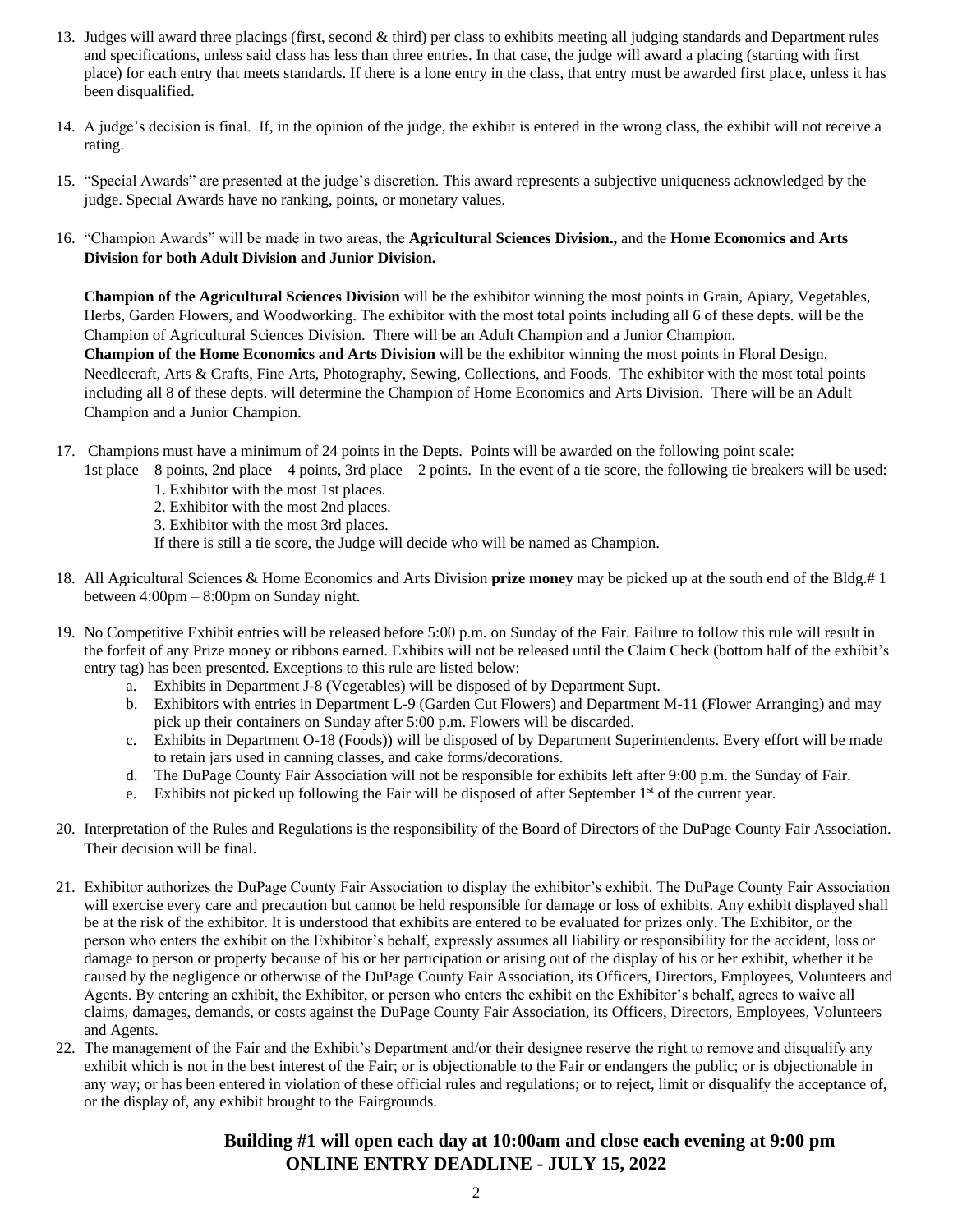|                                        | Dept. J-7 – Grain – Apiary – Open Class                             |          |                                                   |                                                                                 |                                                                                                                                                                                                                                             |  |  |  |  |
|----------------------------------------|---------------------------------------------------------------------|----------|---------------------------------------------------|---------------------------------------------------------------------------------|---------------------------------------------------------------------------------------------------------------------------------------------------------------------------------------------------------------------------------------------|--|--|--|--|
|                                        | <b>Prize Money Offered:</b>                                         |          | Dept. J-7                                         | \$20.00                                                                         | <b>Entry Fee: \$1</b> per entry                                                                                                                                                                                                             |  |  |  |  |
| a.                                     | and older as of September $Ist$ of last year.                       |          |                                                   |                                                                                 | Exhibitors may enter <b>TWO</b> entries per class and must comply with the Open Class Agricultural Sciences & Home<br>Economics and Arts Divisions (pages 1-2) General Rules and Regulations. Open to DuPage County residents 8 yrs. of age |  |  |  |  |
| b.                                     | All grain exhibits MUST have been grown last year by the exhibitor. |          |                                                   |                                                                                 |                                                                                                                                                                                                                                             |  |  |  |  |
| c.                                     |                                                                     |          |                                                   | Exhibitors will supply their own containers for dry grain.                      |                                                                                                                                                                                                                                             |  |  |  |  |
| d.                                     |                                                                     |          |                                                   | All grain exhibits MUST be labeled as to variety, <i>i.e.</i> , Amsoy Soybeans. |                                                                                                                                                                                                                                             |  |  |  |  |
| е.                                     |                                                                     |          |                                                   |                                                                                 | Grain exhibit judging will be based on uniformity, condition, quality, and trueness to variety.                                                                                                                                             |  |  |  |  |
| f.                                     | filling.                                                            |          |                                                   |                                                                                 | Apiary exhibit judging will be based on container appearance, density, color, freedom from foam and crystals, accuracy of                                                                                                                   |  |  |  |  |
|                                        | <b>Prize Money Offered:</b>                                         | 1st $$5$ | 2nd \$3                                           |                                                                                 | 3rd \$2                                                                                                                                                                                                                                     |  |  |  |  |
| <b>Open Class</b><br>$Class #$<br>4001 |                                                                     |          | <b>Class Description</b><br>than the first entry. |                                                                                 | <b>Corn, Oats, Soybeans or Wheat</b> – Exhibit must be 1 of the 4 grains listed and displayed in a one-<br>gallon size glass or plastic jar. If entering 2 times in this class second entry must be a different grain                       |  |  |  |  |

**2022**

**4002 Extracted Honey – light or dark 1 lb**. Must be exhibited in a clear glass or plastic jar.

# **2022**

## **Dept. J-8 - Vegetables - Herbs – Adult Division Dept. JP-59 – Vegetables - Herbs – Junior Division**

| <b>Prize Money Offered:</b> Dept. J-8 |               | \$40.00 | <b>Entry Fee: \$1.00</b> per entry |
|---------------------------------------|---------------|---------|------------------------------------|
|                                       | Dept. $JP-59$ | \$40.00 |                                    |

Exhibitors may enter **TWO** entries per class and must comply with the Open Class Agricultural Sciences & Home Economics and Arts Divisions (pages 1-2) *General Rules and Regulations. If entering 2 times in same class, second entry must have different types of vegetables.*

- a. All exhibits MUST have been grown during the current year by the **exhibitor** unless specified.
- b. All vegetables MUST be labeled as to variety, i.e. Nantes Carrots.
- c. Vegetables MUST BE in their natural state, no waxing permitted.
- d. Judging will be based on optimum marketable quality and size, condition, uniformity, quantity, labeling and arrangement. Entries must be of show and display quality.
- e. Entries **must be in place on Thursday by 7:00pm** and remain in place until **5:00 pm Sunday**.
- f. Vegetable exhibits are NOT to be picked up, only special display baskets, boxes, trays, etc.

**Prize Money Offered: 1st \$5 2nd \$3 3rd \$2**

| <b>Adult</b> | <b>Junior</b> |                                                                                                                                                                                                                                                                                                                                                            |
|--------------|---------------|------------------------------------------------------------------------------------------------------------------------------------------------------------------------------------------------------------------------------------------------------------------------------------------------------------------------------------------------------------|
| Class #      | Class#        | <b>Class Description</b>                                                                                                                                                                                                                                                                                                                                   |
| 4051         | 2051          | <b>Vegetables</b> $-4$ different vegetables (3 of each vegetable which can include: beets, carrots,<br>cucumbers, garlic, kohlrabi, onions, peppers, potatoes, squash, tomatoes; beans must include 6 pods;<br>or 1 head of broccoli, cabbage, cauliflower, or 1 eggplant.) Vegetables to be displayed neatly in low<br>box, basket, container, tray, etc. |
| 4052         | 2052          | In the ground Vegetables – 3 different vegetables (3 ea.) carrots, onions, potatoes, radishes, etc.                                                                                                                                                                                                                                                        |
| 4053         | 2053          | <b>Above the ground Vegetables</b> $-3$ different vegetables, (3 ea.) peppers, tomatoes, zucchini, or 1<br>head broccoli, cabbage, cauliflower, eggplant, or beans- 6 pods, etc.                                                                                                                                                                           |
| 4054         | 2054          | <b>Herbs</b> $-3$ different herbs $-3$ stems of each; home grown, displayed in glass jar with water. Herbs<br>can include Dill, Apple Mint, Basil, Marjoram, Oregano, Rosemary, Sage, Spearmint or Thyme.<br>Include label with names of herbs.                                                                                                            |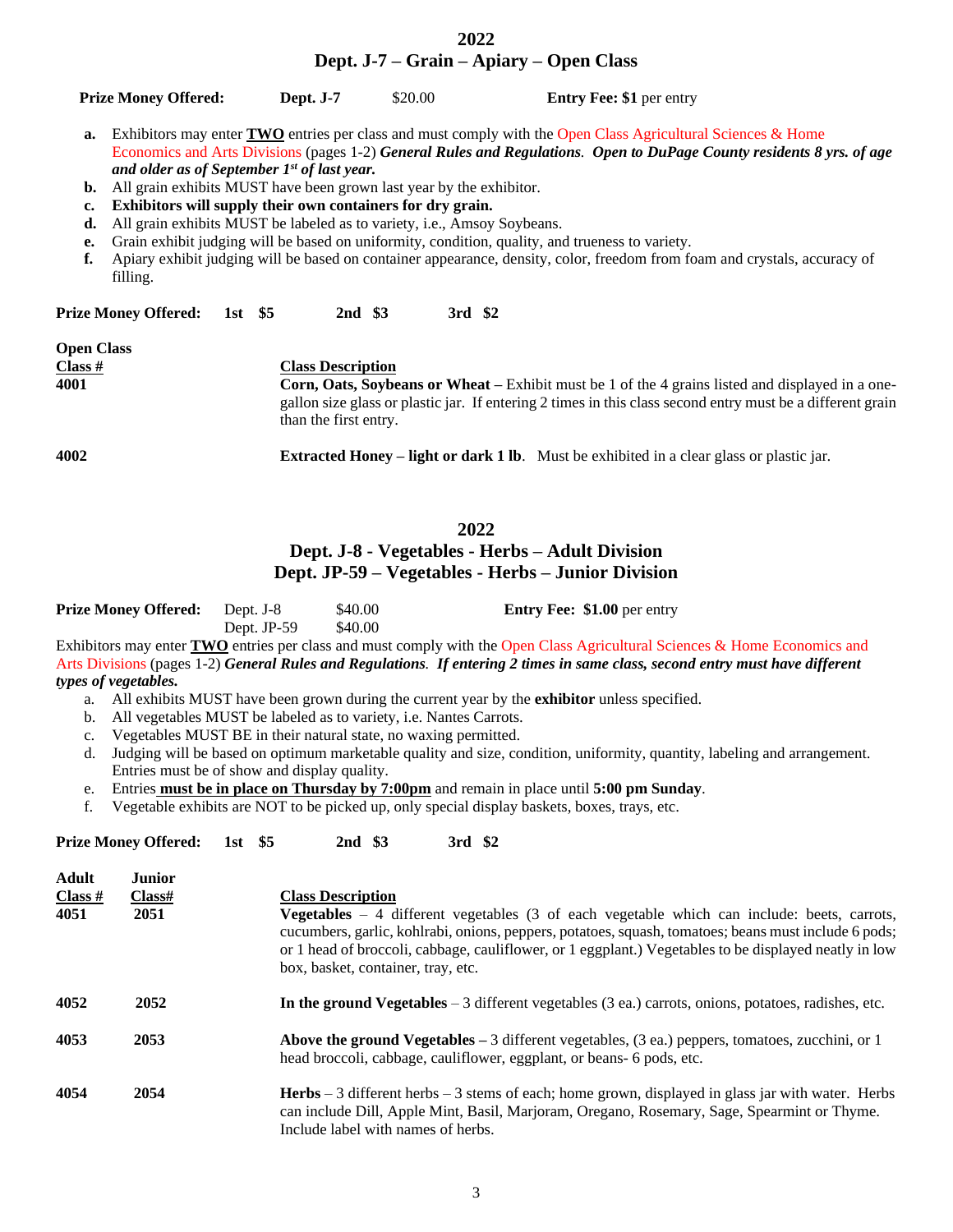#### **2022**

# **Dept. L-9 –Garden Cut Flowers – Adult Division**

### **Dept. LP-60 – Garden Cut Flowers – Junior Division Pept. L-9** \$20.00 **Entry Fee: \$1 per entry**

|  |  | <b>Prize Money Offered:</b> |  |
|--|--|-----------------------------|--|
|--|--|-----------------------------|--|

**Dept. LP-60** \$20.00

- a. Exhibitors may enter **TWO** entries per class and must comply with the Open Class Agricultural Sciences & Home Economics and Arts Divisions (pages 1-2) *General Rules and Regulations.*
- b. **All exhibits must be grown by the exhibitor – Garden grown, not greenhouse.**
- c. **Exhibitors MUST furnish their own clear, transparent jar or bottle for exhibition (no plastic cartons or plastic pop bottles will be accepted). Containers will not be judged. NO COLORED GLASS.**
- d. **All exhibits must be in containers and ready to be exhibited upon arrival or they will not be accepted.**
- e. All entries must be cleaned and groomed for judging. Foliage should remain on stems. Remove foliage that is below the water line in containers. **Stems should be cut as long as possible.**
- f. Judging will be done Thursday evening. Entries must remain in place until 5:00 pm Sunday. WILTED FLOWERS WILL BE DISPOSED OF BY SUPERINTENDENTS during the Fair as needed. **All Flowers will be disposed of Sunday evening.**
- g. Exhibitors will be responsible for picking up their own exhibition jars or bottles.

| <b>Prize Money Offered:</b> |                                  | $1st$ \$5 | 2nd \$3                                         | 3rd \$2                                                                                                                                                                                                         |
|-----------------------------|----------------------------------|-----------|-------------------------------------------------|-----------------------------------------------------------------------------------------------------------------------------------------------------------------------------------------------------------------|
| Adult<br>Class #<br>4401    | <b>Junior</b><br>Class #<br>2401 |           | <b>Class Description</b><br>home-grown annuals. | <b>Annuals</b> – 3 different home-grown annuals, displayed in glass container with water and label<br>with name of annuals in display. If entering 2 times in class, second entry must have different           |
| 4402                        | 2402                             |           | home-grown perennials.                          | <b>Perennials</b> – 3 different home-grown perennials, displayed in glass container with water, and label<br>with name of perennials in display. If entering 2 times in class, second entry must have different |

### **2022**

### **Dept. V-10 – Woodworking – Adult Division Dept. VP-61 – Woodworking - Junior Division**

| <b>Prize Money Offered:</b> | <b>Dept. V-10</b> | \$40.00 | <b>Entry Fee: \$1 per entry</b> |
|-----------------------------|-------------------|---------|---------------------------------|
|                             | Dept. VP-61       | \$40.00 |                                 |

**Prize Money Offered: 1st \$10 2nd \$7 3rd \$3**

- a. Exhibitors may enter **TWO** entries per class and must comply with the Open Class Agricultural Sciences & Home Economics and Arts Divisions (pages 1-2) *General Rules and Regulations.*
- b. **ALL EXHIBITS MUST HAVE BEEN COMPLETED DURING THE CURRENT YEAR, EXCEPT IF SHOWN IN THE PREVIOUS YEAR'S 4-H FAIR SHOW, AND NEVER SHOWN IN DUPAGE COUNTY FAIR OPEN CLASS COMPETITION BEFORE**. Woodworking entries can include furniture (small & large pcs.) small projects like bookends, box, toy, sconce, candleholder, bowl, cutting board, clock, religious item, Holiday item, carving, wood burning, whittling, Router, scroll saw, fretwork, lathe, or inlay items, etc.
- **c.** Woodworking exhibit judging will be based on technique, details, finish, and overall workmanship.

|                    | <b>Prize Money Offered:</b> ISU 510 |  | <u>ли</u> э/             |  | эга ээ                                                                                                                                       |
|--------------------|-------------------------------------|--|--------------------------|--|----------------------------------------------------------------------------------------------------------------------------------------------|
| Adult<br>Class $#$ | Junior<br>Class #                   |  | <b>Class Description</b> |  |                                                                                                                                              |
| 5001<br>5002       | 3001<br>3002                        |  |                          |  | <b>Woodworking item – not from a kit, and made in the last 2 years</b><br><b>Woodworking item – from a kit, and made in the last 2 years</b> |

**Champion of the Agricultural Sciences** Division will be the person winning the most points in **Grain, Apiary, Vegetables, Herbs, Garden Flowers, and Woodworking**. The exhibitor with the most total points including all 6 of these divisions will determine the Champion of Agricultural Sciences Division. There will be an Adult Champion and a Junior Champion.

> **Adult Champion of the Agricultural Sciences Division - Rosette & Award Junior Champion of the Agricultural Sciences Division - Rosette & Award**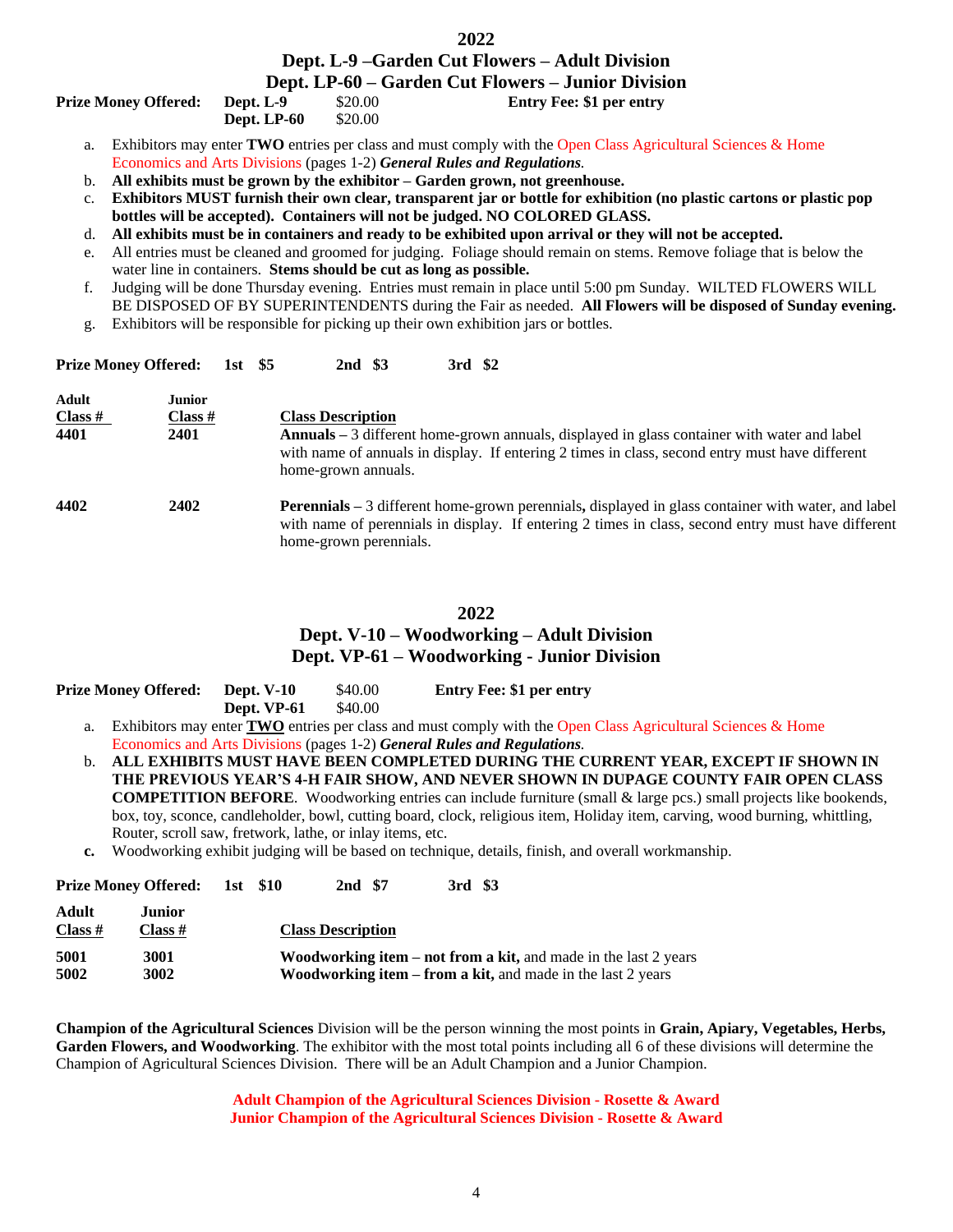# **Dept. M-11 – Floral Design – Adult Division**

## **Dept. MP-62 – Floral Design – Junior Division**

**Prize Money Offered: Dept. M-11** \$20.00 **Entry Fee: \$1 per entry Dept. MP-62** \$20.00

**Dept. MP-62** 

a. Exhibitors may enter **TWO** entries per class and must comply with the Open Class Agricultural Sciences & Home Economics and Arts Divisions (pages 1-2) *General Rules and Regulations.*

- b. Please do not use any dried or silk materials in Fresh Flower Arrangement class.
- c. ALL Flower arrangements will remain on display through 5:00pm Sunday of Fair.
- d. Entries must be brought in between 12:00 noon and 7:00 p.m. on Thursday of Fair week.
- e. Fresh flower entries should use saturated floral foam where possible to ensure freshness through Fair.
- f. Containers used in the show must be picked up after 5 p.m. on Sunday of Fair.
- g. Flower Arranging exhibit judging will be based on design elements (scale/proportion, balance, rhythm and dominance, use of color, shape and texture), construction and mechanics, and condition of flowers.

|                    | <b>Prize Money Offered:</b> 1st \$5 |  | 2nd \$3                  | \$2<br>3rd                                         |  |
|--------------------|-------------------------------------|--|--------------------------|----------------------------------------------------|--|
| Adult<br>Class $#$ | Junior.<br>Class $#$                |  | <b>Class Description</b> |                                                    |  |
| 7501               | 5501                                |  |                          | <b>Floral Arrangement using fresh flowers</b>      |  |
| 7502               | 5502                                |  |                          | <b>Floral Arrangement using artificial flowers</b> |  |

# **2022 Dept. M-12 – Needlecraft – Adult Division Dept. MP-63 – Needlecraft – Junior Division**

|                | <b>Prize Money Offered:</b>                                                                                                    | <b>Dept. M-12</b>    | \$70.00                                                       |                | <b>Entry Fee: \$1 per entry</b>                                                                                                    |  |  |  |  |  |
|----------------|--------------------------------------------------------------------------------------------------------------------------------|----------------------|---------------------------------------------------------------|----------------|------------------------------------------------------------------------------------------------------------------------------------|--|--|--|--|--|
|                |                                                                                                                                | Dept. MP-63          | \$40.00                                                       |                |                                                                                                                                    |  |  |  |  |  |
| $a_{\cdot}$    | Exhibitors may enter $TWO$ entries per class and must comply with the Open Class Agricultural Sciences & Home Economics and    |                      |                                                               |                |                                                                                                                                    |  |  |  |  |  |
|                | Arts Divisions (pages 1-2) General Rules and Regulations.                                                                      |                      |                                                               |                |                                                                                                                                    |  |  |  |  |  |
| $\mathbf{b}$ . | All entries must be clean, in good condition and made within the last 2 years, except if shown in the previous year's 4-H Fair |                      |                                                               |                |                                                                                                                                    |  |  |  |  |  |
|                | show, and never shown in Open Class competition before.                                                                        |                      |                                                               |                |                                                                                                                                    |  |  |  |  |  |
| c.             |                                                                                                                                |                      |                                                               |                | Needlecraft exhibit judging will be based on uniformity of stitches, technique (gauge, etc.), finishing, blocking, and creativity. |  |  |  |  |  |
| d.             | Kits may be used, except where indicated.                                                                                      |                      |                                                               |                |                                                                                                                                    |  |  |  |  |  |
| e.             | Tags MUST be attached with safety pins or tied on securely.                                                                    |                      |                                                               |                |                                                                                                                                    |  |  |  |  |  |
| f.             |                                                                                                                                |                      |                                                               |                | All quilt entries must be accompanied by 4x6" photo showing quilt completely unfolded.                                             |  |  |  |  |  |
| g.             | Long-arm finishing on quilts may be done by someone other than the exhibitor.                                                  |                      |                                                               |                |                                                                                                                                    |  |  |  |  |  |
|                | <b>Prize Money Offered:</b><br><b>Prize Money for #8055</b>                                                                    | 1st $$5$<br>1st \$15 | \$3<br>2nd<br>2nd \$10                                        | 3rd \$2<br>3rd | \$5                                                                                                                                |  |  |  |  |  |
|                | Adult<br><b>Junior</b>                                                                                                         |                      |                                                               |                |                                                                                                                                    |  |  |  |  |  |
|                | Class #<br>Class #                                                                                                             |                      | <b>Class Description</b>                                      |                |                                                                                                                                    |  |  |  |  |  |
|                |                                                                                                                                |                      |                                                               |                |                                                                                                                                    |  |  |  |  |  |
| 8051           | 6051                                                                                                                           |                      | Crochet – any finished crocheted item                         |                |                                                                                                                                    |  |  |  |  |  |
| 8052           | 6052                                                                                                                           |                      | Knitting – any finished knitted item                          |                |                                                                                                                                    |  |  |  |  |  |
| 8053           | 6053                                                                                                                           |                      | Needlepoint – any finished needlepoint item                   |                |                                                                                                                                    |  |  |  |  |  |
| 8054           | 6054                                                                                                                           |                      | Counted Cross Stitch – any finished counted cross stitch item |                |                                                                                                                                    |  |  |  |  |  |
|                |                                                                                                                                |                      |                                                               |                |                                                                                                                                    |  |  |  |  |  |
| 8055           | ----                                                                                                                           |                      |                                                               |                | Quilt – any quilt finished in the last 2 years. Describe quilt and type of quilting done                                           |  |  |  |  |  |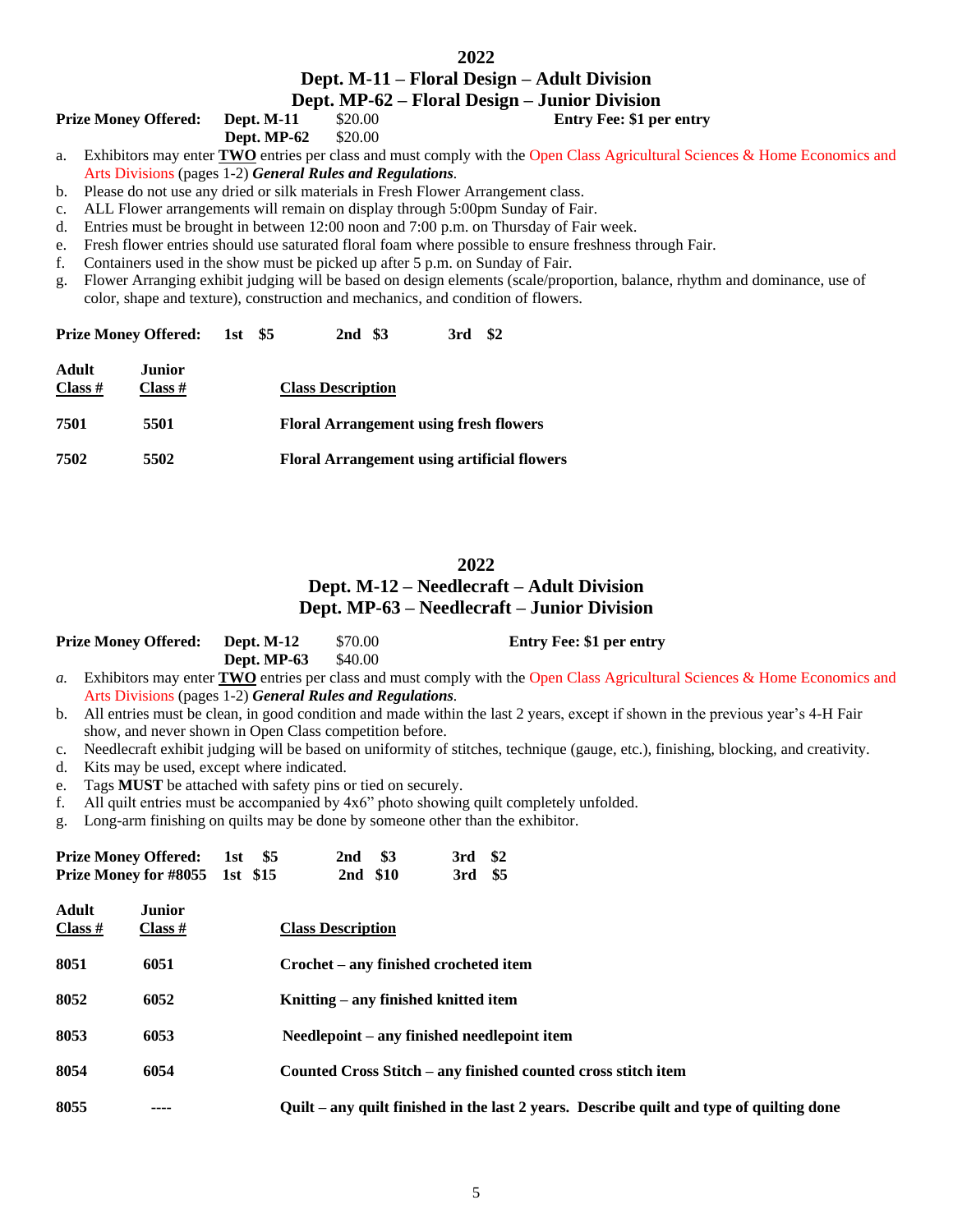### **2022 Dept. M-13 – Arts & Crafts –Adult Division Dept. MP-64 – Arts & Crafts – Junior Division**

| <b>Prize Money Offered:</b>                                                                                    | <b>Dept. M-13</b> | \$20.00 | <b>Entry Fee: \$1 per entry</b> |  |  |  |
|----------------------------------------------------------------------------------------------------------------|-------------------|---------|---------------------------------|--|--|--|
|                                                                                                                | Dept. MP-64       | \$20.00 |                                 |  |  |  |
| a. Exhibitors may enter TWO entries per class and must comply with the Open Class Agricultural Sciences & Home |                   |         |                                 |  |  |  |
| Economics and Arts Divisions (pages 1-2) General Rules and Regulations.                                        |                   |         |                                 |  |  |  |

- b. All entries in ceramics MUST be glazed or stained, kiln fired.
- c. Arts and Crafts exhibit judging will be based on craftsmanship/technique, originality, and design elements/art principles.
- d. All articles must be made during the past 2 years, except if shown in the previous year's 4-H Fair show, and never shown in Open Class competition before.

| <b>Prize Money Offered:</b> |                          | 1st \$5 |  | 2nd \$3                                                                                                                                                                                                                                                                                      |  |  | 3rd \$2 |  |  |
|-----------------------------|--------------------------|---------|--|----------------------------------------------------------------------------------------------------------------------------------------------------------------------------------------------------------------------------------------------------------------------------------------------|--|--|---------|--|--|
| Adult<br>Class #            | <b>Junior</b><br>Class # |         |  | <b>Class Description</b>                                                                                                                                                                                                                                                                     |  |  |         |  |  |
| 8101                        | 6101                     |         |  | Ceramics – any completed ceramic item                                                                                                                                                                                                                                                        |  |  |         |  |  |
| 8102<br>6102                |                          |         |  | <b>Handcraft</b> – any 3 completed handcrafted items – items that can be entered include stained<br>glass, glass item, macrame', magnets, paper craft, jewelry, decorated hats, wreaths, frames,<br>baskets, scrapbook pages, greeting cards, fairy gardens, Lego articles, Christmas items, |  |  |         |  |  |

gardens, Lego articles, Christmas items, birdhouses, fleece blankets-hand tied, candles, model car, truck, etc. If you enter 2 times in this class, second entry should be different handcraft items than the first entry.

### **2022**

## **Dept. M-14 – Fine Arts – Painting & Drawing –Adult Division Dept. MP65 – Fine Arts – Painting & Drawing – Junior Division**

| <b>Prize Money Offered:</b> Dept. M-14 |                             | \$10.00 | <b>Entry Fee: \$1 per entry</b> |
|----------------------------------------|-----------------------------|---------|---------------------------------|
|                                        | <b>Dept. MP-65</b> $$10.00$ |         |                                 |

- a. Exhibitors may enter **TWO** entries per class and must comply with the Open Class Agricultural Sciences & Home Economics and Arts Divisions (pages 1-2) *General Rules and Regulations.*
- b. An entry may be done in any manner (traditional, contemporary, stylized, etc.) as long as it is an **original** work of art. Number painting or entries made from commercial kits are **not** acceptable. Size is limited to a maximum of **24"x 30" including frame.**
- c. **All entries must be framed.** Glass is desirable over transparent watercolor, pastels and charcoal, but is not required. **A matte is NOT considered a frame.** (An acrylic frame box is allowed and is fairly inexpensive. Stretched canvas is also an acceptable framing technique.)
- d. All entries must be **wired** for hanging (**No string allowed**).
- e. Exhibit entry tag must be attached to **top upper right corner of exhibit.**
- f. **Attach a 3"x 5" index card to exhibit entry tag giving title of artwork and media used.**
- g. Fine Arts exhibit judging will be based on originality, creativity, technique, and overall artistic impression.

**Prize Money Offered: 1st \$5 2nd \$3 3rd \$2** 

| Adult<br>Class # | Junior<br>Class # | <b>Class Description</b>                                                                                                                                                             |
|------------------|-------------------|--------------------------------------------------------------------------------------------------------------------------------------------------------------------------------------|
| 8201             | 6201              | <b>Painting &amp; Drawing</b> – entry can be oil, acrylic, watercolor, charcoal, chalk, pen and ink,<br>lead pencil, or pastel pencil – must be <u>framed and wired</u> for hanging. |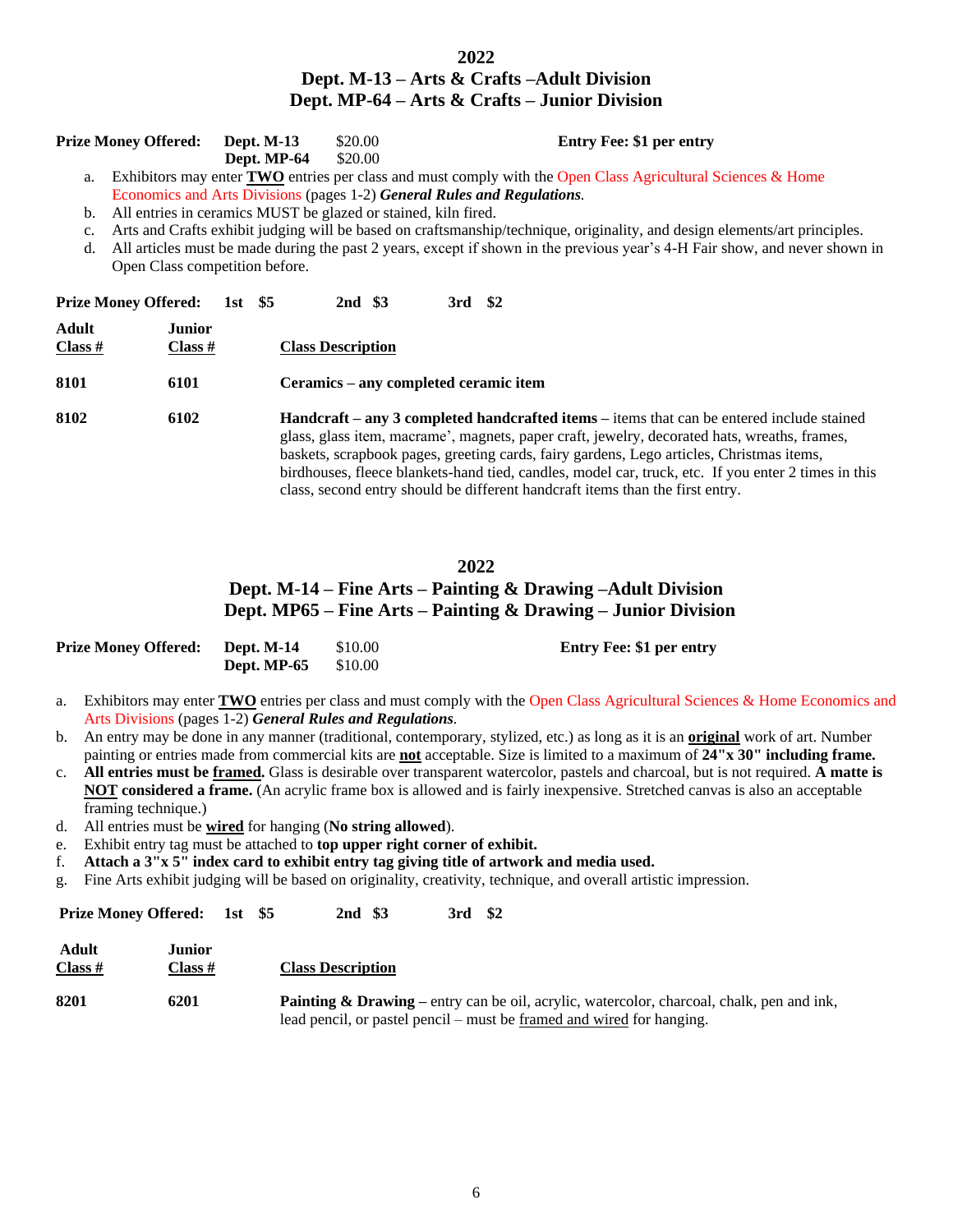### **2022**

# **Dept. M-15 – Photography –Adult Division**

 **Dept. MP-66 – Photography – Junior Division Prize Monet Assume Discrep Entry Fee: \$1 per entry** 

| Prize Money Offered: | Dept. $M-15$ | \$30.00 |
|----------------------|--------------|---------|
|                      | Dept. MP-66  | \$30.00 |

- a. Exhibitors may enter **TWO (2)** entry per class and must comply with the Open Class Agricultural Sciences & Home Economics and Arts Divisions (pages 1-2) *General Rules and Regulations. If entering 2 times in a class, second entry should be different photos.*
- b. All photos must have been taken during the past year, except if shown in the previous year's 4-H Fair show and never shown in Open Class competition before.
- c. **Each picture shall be identified with the exhibitor's name on the back of the entry**.
- d. **PLEASE NOTE! ALL ENTRIES MUST BE 5″ X 7″.** Each entry (3 photos) **MUST** be mounted on either black or white 3/16" thick foam board. If not obvious, exhibitor may indicate top of photo with directional arrows on the back of the entry.
- e. Recommended mounting methods include spray self- adhesive. For best results, visit the Fair's website and click on "Exhibits/Contests – Exhibits – Dept. M-15 Photography" for mounting instructions. If photographs and mounts separate before judging, the entry will be disqualified.
- f. **NO FRAMES.** Pictures shall not be covered with any barriers. No captions (including date) or titles on face of photograph.
- g. Photography exhibit judging will be based on composition, quality, technique, and overall artistic impression.

| Adult<br>Class # | <b>Prize Money Offered:</b><br><b>Junior</b><br>Class # | 1st \$5 | 2nd \$3<br><b>Class Description</b> | 3rd \$2 |                                                                                |
|------------------|---------------------------------------------------------|---------|-------------------------------------|---------|--------------------------------------------------------------------------------|
| 8301             | 6301                                                    |         |                                     |         | Black & White – any 3 B/W photos, all 3 photos to be mounted on one foam board |
| 8302             | 6302                                                    |         |                                     |         | Color – any 3 color photos, all 3 photos to be mounted on one foam board       |
| 8303             | 6303                                                    |         |                                     |         | Cell Phone – any 3 cell phone photos (B/W, Color or Sepia)                     |
|                  |                                                         |         |                                     |         | all 3 photos to be mounted on one foam board                                   |

#### **2022**

### **Dept. M-16 – Sewing –Adult Division Dept. MP-67 – Sewing – Junior Division**

| <b>Prize Money Offered:</b> Dept. M-16 \$40.00 |                            | <b>Entry Fee: \$1 per entry</b> |
|------------------------------------------------|----------------------------|---------------------------------|
|                                                | <b>Dept. MP-67</b> \$20.00 |                                 |

- a. Exhibitors must comply with the Open Class Agricultural Sciences & Home Economics and Arts Divisions (pages 1-2) *General Rules and Regulations.*
- b. Each Exhibitor may enter **TWO** entries per class but cannot be part of an article (set) already being shown in the same or other class. **Adult must enter 3 items in each class. Junior must enter 1 item in each class.**
- c. All entries must be constructed utilizing either a sewing machine, serger, or hand sewn and must be the work of the exhibitor.
- d. All articles must have been constructed during the past 2 years except if shown in the previous year's 4-H Fair show, and never shown in Open Class Competitive Exhibits Division before.

**e. All articles must be clean and fresh, in good condition, and worthy of being judged.**

- f. Sewing exhibit judging will be based on fabric and pattern selection, sewing, finishings, detail and appearance.
- g. Please bring clothing items on hangers**.**

**Adult Junior**

- h. Exhibit tags should be securely attached to the article, under the left sleeve or left side of article whenever possible.
- i. A photo of the item in use must be included in Home Decorating Classes as indicated in the Class description.
- j. Claim checks **MUST** be presented in order to check out your article at the close of the Fair.

| <b>Adult Prize Money Offered:</b>  |         | 1st \$10 | 2nd \$7 | 3rd \$3 |  |
|------------------------------------|---------|----------|---------|---------|--|
| <b>Junior Prize Money Offered:</b> | 1st \$5 |          | 2nd \$3 | 3rd \$2 |  |

| Auun    | Jumvi   |                                                                                                        |
|---------|---------|--------------------------------------------------------------------------------------------------------|
| Class # | Class # | <b>Class Description</b>                                                                               |
| 8401    | 6401    | Clothing Articles – 3 articles sewn by same person, entered together. Items may include                |
|         |         | blouse, shirt, vest, skirt, pants, capris, jumper, sundress, sleepwear, robe, shorts, skorts, dresses- |
|         |         | casual or party, two pc. ensemble, formal dress, communion dress, christening gown, coat, jacket,      |
|         |         | or cape.                                                                                               |
| 8402    | 6402    | Novelty & Home Accessories $-3$ articles sewn by same person, entered together. Items may              |
|         |         | Include costumes, hat, cap, pair of mittens or gloves, scarf, tote bag, duffel bag, backpack, purse,   |
|         |         | teddy bear or animal, cloth toy, sewn Holiday decoration, tablecloth, table runner, mantle cover,      |
|         |         | napkins, placemats, potholder or mitt-set of 2, apron, small cover-set of 2, must include photo        |
|         |         | of article in use, decorative pillow, pr. of pillowcases, blanket-sewn not quilted, etc.               |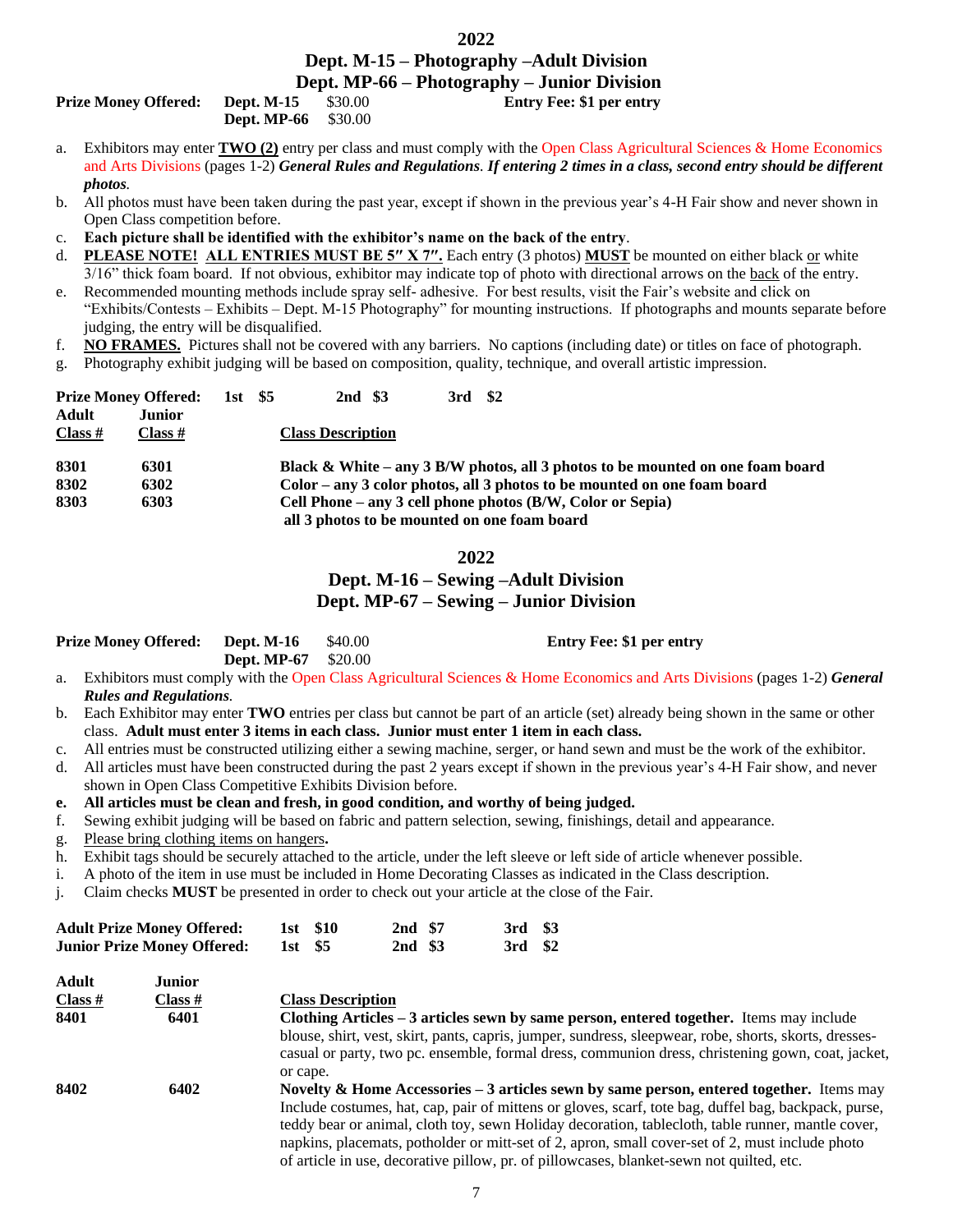### **2022 Dept. M-17 – Collections – Open Class**

**Prize Money Offered:** \$20.00 **Entry Fee: \$1 per entry**

- a. Exhibitors may enter **TWO** entries per class and must comply with the Open Class Agricultural Sciences & Home Economics and Arts Divisions (pages 1-2) *General Rules and Regulations. Exhibitors must be 8 yrs. of age or older as of September 1 of last year.*
- b. Entries to be brought between 12:00noon and 7:00pm on Thursday of Fair week.
- c. All exhibits must be work of exhibitor.
- d. **All exhibits mounted or not mounted, and displays must be 15" x 10" or 10" x 15" unless otherwise noted. Mounting material must be strong enough to withstand the effects of humidity. Heavy cardboard, foam board, etc is recommended.**
- e. **Attach 3"x5" index card** (may be computer printed) to front of display giving the date the collection was started, the date of the oldest item in the collection displayed and a short description of the collection.
- f. Starting in 2014: Any parts or a duplicate of any parts of a single collection which **have** won 1st premium in this department at the DuPage County Fair are no longer eligible for competition.
- g. Starting in 2013, any parts or a duplicate of any parts of a single collection that have **never** won 1st premium at the DuPage County Fair are subject to entry restriction. Specifically, these items can only be entered for a maximum of 2 future consecutive fairs. After 2 successive years without winning 1<sup>st</sup> premium, they lose entry eligibility for 3 consecutive years. For example, parts of a Cookbook collection that won 2<sup>nd</sup> premium in 2013 would only be accepted for competition in 2014 and 2015. If they still don't win a 1<sup>st</sup> place premium at either of these fairs, they would again become eligible for competition in 2019.
- h. All possible care of the exhibits will be taken. However, the DuPage County Fair cannot be responsible for loss or damage to exhibits. Collection and Oldest of Treasures exhibits will be displayed in glass cabinets. **Exhibitors, if they wish, can put their exhibit in the display case. Otherwise, it will be placed in the case by department personnel.**
- i. Collections exhibit judging will be based on unity of collection, appearance, identification, and labeling.
- j. Oldest of Treasures exhibit judging will be based on the oldest date found on item.
- **k. "Antique" is defined as at least 50 years old, not modern and created or produced in a former period.**

| <b>Prize Money Offered:</b> | $1st$ \$5 |                          | 2nd \$3 | $3rd$ \$2 |                                                                                                                                                                                                                                                                                                                                                         |
|-----------------------------|-----------|--------------------------|---------|-----------|---------------------------------------------------------------------------------------------------------------------------------------------------------------------------------------------------------------------------------------------------------------------------------------------------------------------------------------------------------|
| <b>Open Class #</b>         |           | <b>Class Description</b> |         |           |                                                                                                                                                                                                                                                                                                                                                         |
| 8451                        |           | item in the collection.  |         |           | <b>Collection Display-not entered previously at DuPage County Fair.</b> Collection must have a<br><b>Minimum of 6 items,</b> and if mounted should be on heavy cardboard or foam board,<br>maximum size of $10"x15"$ . Attach a $3"x5"$ card with date collection was started, the oldest                                                               |
| 8452                        |           |                          |         |           | Oldest of Treasures – not entered previously at DuPage County Fair. Sample of oldest<br>treasures are: oldest book, newspaper, announcement, catalog, certificate, cookbook, license<br>plates, post cards, religious book, DuPage County Fair book, etc. Attach a 3"x5" card with date of<br>your oldest treasure and a brief description of the item. |